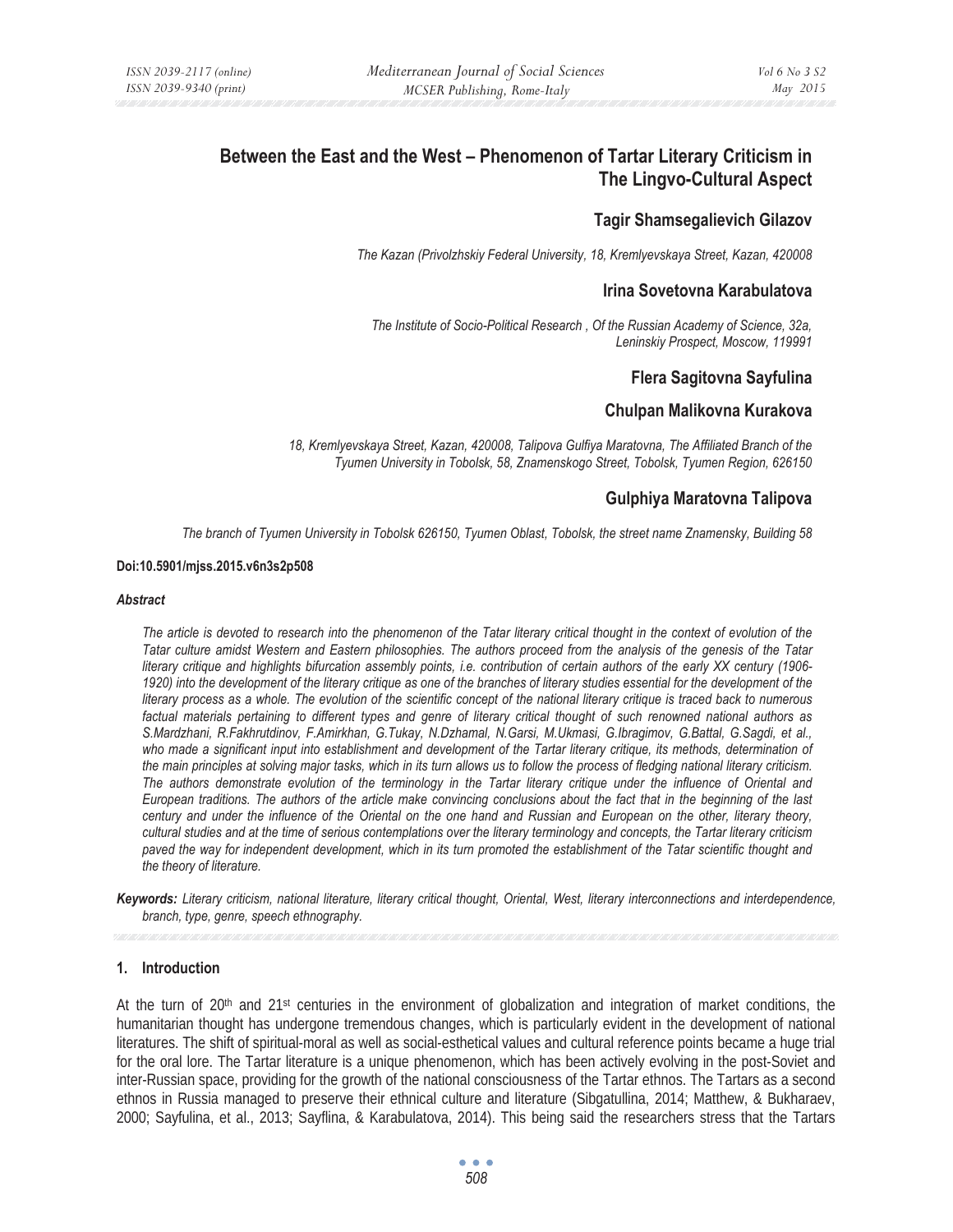| ISSN 2039-2117 (online) | Mediterranean Journal of Social Sciences | Vol 6 No 3 S2 |
|-------------------------|------------------------------------------|---------------|
| ISSN 2039-9340 (print)  | MCSER Publishing, Rome-Italy             | May 2015      |

experience powerful pressures from the state-related ethnos as the result of migrations and globalization (Altan, 2003; Karabulatova, & Polivara, 2013). In this light the issue of evaluation of contemporary state of literature and literary studies as a whole comes to the fore and that includes literary criticism, which is called upon to evaluate literary process and to pan out the ways for its future development (Barthes, 2007; Culler, 2002; Frye, 2000; Eagleton, 2002).

Literary critic Sayfulina F. noted as a positive trend for the development of the contemporary literary critique the presence of the discussion groups, round tables on various current issues of Tartar literature and critique organized by the editorial office of "Kazan Utlary" ("The Lights of Kazan", Kazan) magazine, which goes back over 90 years ago. She remarked that "it is this magazine that is the mouthpiece for a critic to voice his opinion about developments in the contemporary tartar literary process as well as to speak out in relation to the history of its evolution as a whole and of its parts in particular" (Sayfulina, & Yakupova, 2014). Furthermore literary critic A.Zakirzyanov upon analysing numerous materials of literary critique published in the periodicals, describes the state of the literary critique of the second half of 1980-1990 as being in the state of "crisis" (Zakirzyanov, 2011). Despite the fact that the literary critique of the early  $21<sup>st</sup>$ century shows some positive shifts, on the whole however it has not climbed out of stagnation and failed to claim a commendable spot in the global literary process.

Today the scientists are particularly interested in the process of active formation and effective development of the Tartar literary criticism in the beginning of the 20<sup>th</sup> century (1906-1913) in terms of the similarities of the socio-political state, when the national critique forms and evolves as an independent science and acquires apart from the literaryesthetical function also socio-national and spiritual-ethical role. In this period the literary criticism as one of the areas of speech ethnography does not just merely uncovers the constants of the Tartar culture to the reader, it also forms selfconsciousness of the Tartar intellectuals having an impact in doing so over the evolution of the Tartar ethnos as a whole. In our view the Tartar literary criticism of the early  $20<sup>th</sup>$  century is valuable not just as historical canvas to evaluate the literary process of the time, it is also significant to objectively assess the modern state of the criticism, in order to "revive" it and to set out correctly the outlooks for its future development. And this is why this research is so relevant and novel.

The Tartar literature has long-standing traditions despite the fact that the national literary criticism as an independent branch of literary studies only forms in the beginning of the 20<sup>th</sup> century. After the revolution of 1905 some possibilities for the discussion of important issues of socio-national, spiritual-cultural renewal, evolution of arts including that of literature opened up. The emergence of the national press, publishing houses set out the conditions for formation and development of literary criticism and national literature as a whole alongside with the national philosophical and esthetical thought (Khayretdinova, & Karabulatove, 2012; Sayfulina, et al., 2013). We come across images-symbols in the national mass media, which are characteristic for the Tartar ethnical and religious cultures, which were to highlight the spiritual connection with the people (Khayretdinova, & Karabulatove, 2012 (a); Karabulatova, 2013), and provide for the lasting identification of an individual with the ethnos despite the unifying processes in the context of globalization and migration (Karabulatova, 2013; Tukay, 2006).

The beginning of 20<sup>th</sup> century is being defined as a period of emerging Tartar scientific thought, theory of literature, serious discourse about the literary terminology and concepts, as well as the time of achievements in this area. And literary criticism plays its role in this process whereby the cultural landmarks of the East and the West have a significant influence; their juxtaposition finds its reflection in the resolution of the theoretical issues of the Tartar literary criticism. The authors dwell for the first time upon the emergence of the Tartar terminology in literary criticism in relation to the lingvocultural aspects and demonstrate how the Tartar terminology evolved having sprung from the Arab terminology system and arrived at the European terms. This work is devoted to the research of the evolution of the Tartar literary criticism, development of the national scientific-critical thought. Also we uncover the patterns of the change in the historical-literary periods in Tartar literary study in the context of the global literary science, which determines the authenticity and novelty of this work.

#### **2. Methods of Research**

In order to analyse literary and critical discourse of the time we turned to the archives, newspapers of the beginning of the  $20<sup>th</sup>$  century; to the articles published in the magazines of the time. First of all this was a descriptive method which was centred on accumulation of data with further monitoring and analytical screening. Having evolved over a very short period of time as an independent branch of the national literary science, the Tartar literary criticism takes on a function of tracing and assessing the literary process as a whole, determining the patterns of its development and new trends in the literary movement. As any science literary criticism having stepped on the literary-cultural scene and having claimed independent role proceeds from establishing the subject, object of its study and assessment, from defining its role in the literary process and its social function. The act of interpreting literary concepts to a large or small degree of social relevance is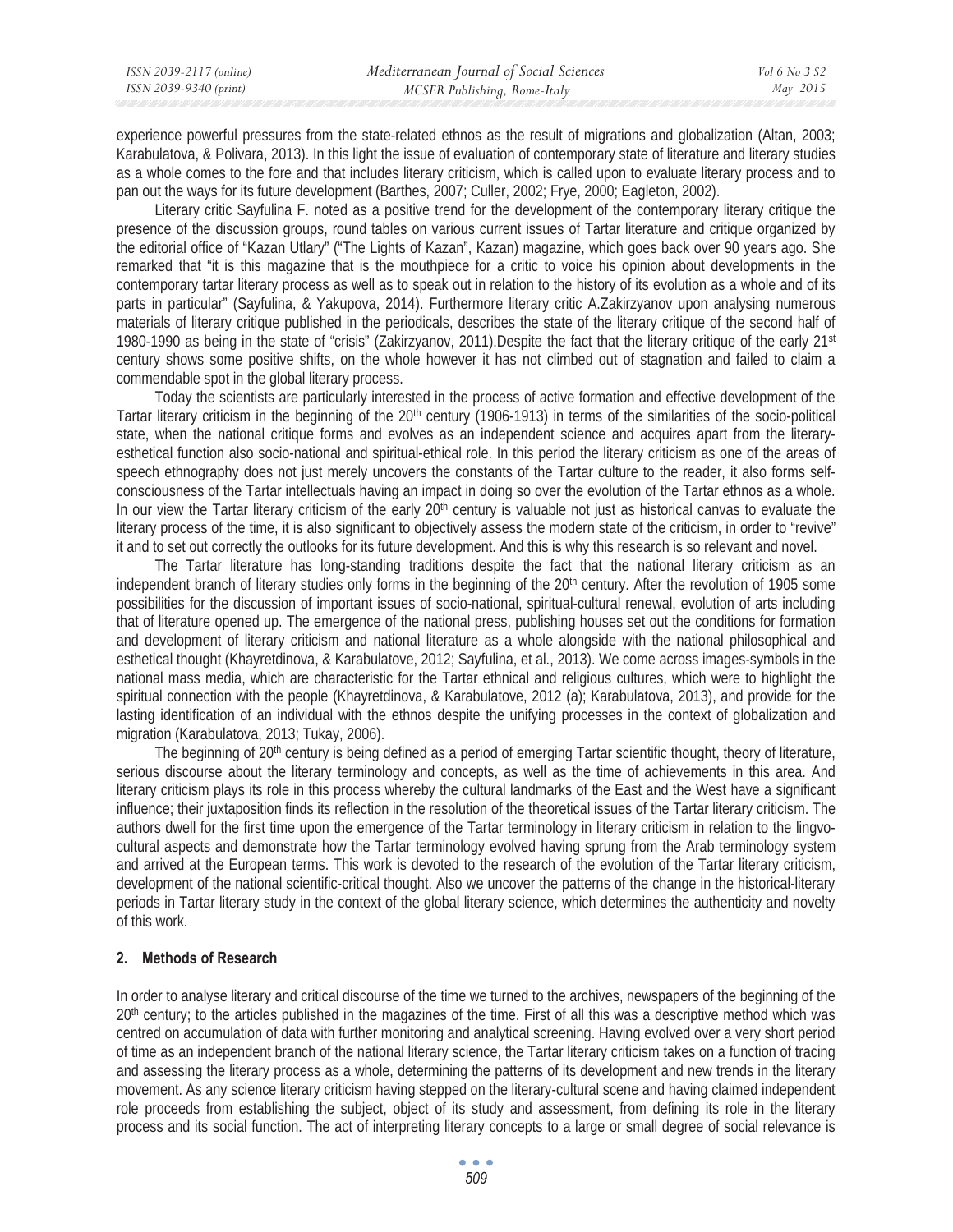seen by the researcher as the basis of the literary-critical work, and category "method" gains the status of the gnoseological value. In the 20<sup>th</sup> century with the publication of works by M.Heidegger and G.Gadamer on hermeneutics and having arisen from methodology smoothly moves into ontology (Govorukhina, 2009; Barthes, 2007; Culler, 1983; Thorpe, 2000).

In the beginning of  $20<sup>th</sup>$  century two terms are used to define this type of literary art in the Tartar literary circles: criticism and intikad. According to hermeneutics-ontological concept the literary critical work is understood as an act of (self)interpretation claiming general validity and formalized in the further act of text-generation and is undoubtedly broader than the act of interpretation of the literary concept. While analysing numerous materials devoted to the issues of Tartar literary criticism, the fact that R.Fakhrutdinov, N.Dzhamal, N.Gasryi, M.Ukmasi, et al. use primarily the Arabic term "intikad" (Intikad Tamadun, 2012, p.11) is of interest. At the same time renowned Tartar authors such as F.Amirkhan, G.Ibragimov, G.Tukay, G.Battal, G.Sagdi, et al. having referred to the term "intikad" in their certain works, gave their preference to the term "criticism" further down the track. And at a later stage the Tartar literary scientists used the term "criticism" more widely than "intikad"; " Even though in the Arabic language the usage of "intikad" is the correct expression, but "criticism" should be used instead, as it has been widely accepted and used here" (Sagdi, 1912, p.4).

The classification of the methods of the Tartar literary criticism has the following type: analytical-oriented, pragmatic-oriented (the first denote the dominating components) and analytical-pragmatic. To find the dominant is possible based on the following. The author's summary of the goal/task is a unique mental nuclear which becomes the "flesh" of the critical literary piece. As a rule the pragmatic aim is not verbalized by the critic, but at the same time its presence in the structure of the goal is indispensable. In this case a rare occurrence of verbalization would be significant (perhaps even pivotal) in determining the dominant. The determination of the analytical goal/task is not an objective indicator of the value of the analytical component in the light of verbalization of this particular goal with active realization of the pragmatic goal. It is rather the variety of methods, which serve to realize the pragmatic component of the goal. These methods are singled out in every literary-critical text and therefore they can't be an indicator of this or that component being dominant in the text. At the same time their variety within one article gives us an indication about the conscious orientation of the author towards the pragmatic goal. The literary critical evaluation is by all means one of the components of the literary critical work. The fact that it is present though is not an indicator that one or the other component of the method is dominant. At the same time the plurality of evaluations within one text, high degree of expression, indication of the criteria of evaluation without any doubt point towards the significance of the pragmatic goal "to impart upon the reader its own evaluation scale", "to infect" the reader with one's own positive/negative/neutral evaluation. Such are for example literary critical works of G.Ibragimov (1916), Nasyip (1911), G.Tukay (2006). The communicative status of the recipient acquires a special status and plays a special role. In pragmatically oriented texts the reader plays an active role of a participant in the discourse about a literary work/phenomenon, in analytically-oriented his role is that of a "silent confident". The emotional/expressive degree provides for the involvement of higher numbers of recipients. The high degree of expressiveness can serve as an additional (but not compulsory) indicator, that the pragmatic component of the method is prevalent. And vice versa detachment, emotional "scarcity" of views points towards the presence but not expressed pragmatic component. The analysis of the literary-critical articles, that came out in "fat magazines" of the early 20<sup>th</sup> century enables us to replenish the description of each method based upon the above named reasons.

The analytical-orientated method realizes one-sided pragmatic goal of the critic, which is to convince the reader in the veracity of one's own opinions. He uses the tools of the special scientific methods. The scientific orientation serves a pragmatic function and imparts a feeling of the veracity of the opinion upon the recipients. The critic doesn't have to resort to the fully fledged system of pragmatic methods. As a rule this methods does not "encroach" upon the intellectual or value systems of the recipient. The status of the author who has chosen this strategy (researcher) by far comes down to verbalizing the stages of interpretation of the literary phenomenon. The core message of the pragmatic-oriented critical narration is to expose and to bring to the norm. Very often a pragmatic component of the goal would overcome the boundaries of the context (to convince in the accuracy of one's own concept/evaluation/point of view) and impacts upon the mental attitude of the recipient.

On the whole the literary criticism as so precisely formulated W.H.Auden shows human relationship with the society and the God (Auden, 2014). We believe that the most common model for critical work has the following; over the level of text interpretation and its evaluation there is a level of gnoseological and communicative tasks which predetermine the programme of interpretation and which gravitates either to the Oriental or to the European scientific school of thought. Combination of hermeneutic-ontological and communicative approaches enables to impose the methodological attribute both onto the primary act of the critique work, as even the primary perception by the critic of a literary phenomenon is geared towards the recipient, as well as onto the further act of text generation and realization of a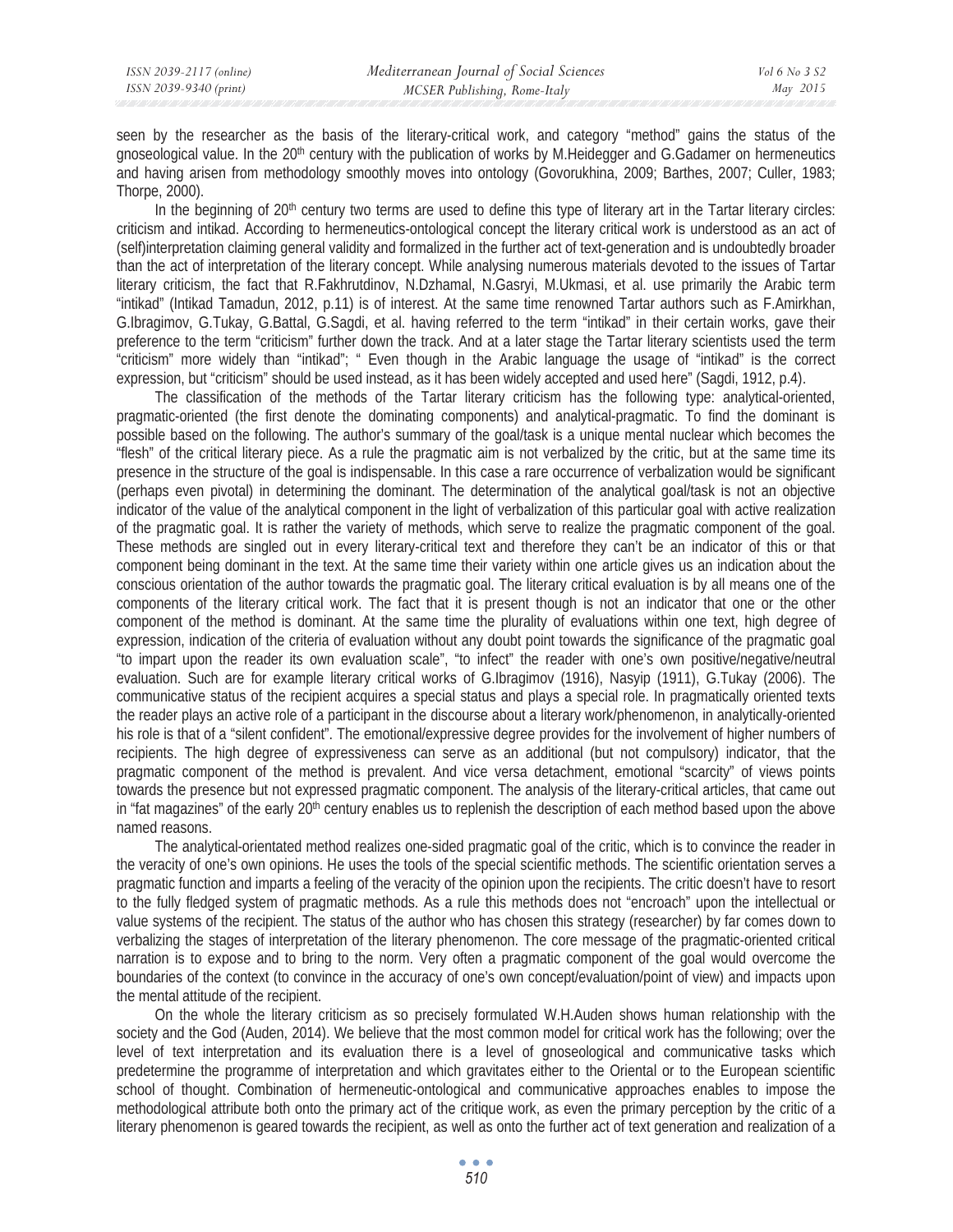tentative goal/task.

What is significant for our understanding of the method of literary critical work is that it embraces all components of the structure; literary phenomenon – critic – critical text – recipient. The general strategy which organizes the whole process of interpreting and evaluating a literary phenomenon and its expression in the process of text generation is being aligned by a critic depending on the communicative and interpretational (in ontological sense) goal. This interpretation of the method envisages a different depth of interpretation, different quality of self-presentation, different degree of explicitness of the pragmatic impact. The methods of humanitarian scientific cognition doesn't use critique in the "pure form", rather the works are reassessed depending upon the goal orientation of the critiquing author.

## **3. Results**

The screening of the Tartar literary criticism of the beginning of the 20<sup>th</sup> century shows that over this period of time there occurs the establishment of the terminology in the Tartar literary criticism, which borrows a lot both from the Oriental (Arab) and European cultures. Literary criticism is a complex process of (self)interpretation, whereby two acts of understanding blend – primary (an instant insight of the truth of being) and secondary (verbalization of that that was understood, expression in words and unfolding of it as interpretation, reflected memory). The secondary act according to M.Heidegger is methodological (Heidegger, 1993). In 1916 magazine "Shura" published monographic article by R.Fakhrutdinov "Intikad ve Tegan (sugu hurlau) (Criticism and Insult, 1916), where the author talks about the origins of the national critical thought, its forms and patterns of evolution, types of critique and requirements based upon the Islam culture, religious dogmas. The author starts his article from deliberation about the origins of the word *critique*, establishing its semantics, on how it came to be part of the scientific and practical circulation, and goes on to talk about the words with the same root or semantically close words. The author reminds about the fact that to relay this meaning the Arab people have used the word "nakade" since times immemorial. If the term "intikad" goes back to the word "nakade", then the term "tenkiyte" (criticism) has no explanation. The scientist writes: "The dictionaries define "nakade" as being used in speech while differentiating counterfeit money from the real." (Fakhrutdin, 1916). The use of the word "criticism" Fakhrutdinov explains by the influence of time. "As of to-date the term "tenkyite" is widely used instead of "intikad". The meaning of the word "intikad" also denotes differentiation of a correct thought from the false" (Fakhretdin, 1916). In his own work as a literary critic the scientist prefers the term "intikad".

Some thoughts about the use of these terms in the scientific-theoretical discourse of the 20<sup>th</sup> century, about their origins, meaning can be found in the work by G.Ibragimov "The Postulates of Literature" (1919): "The word tenkyit (criticism) originates from the word "nekyd". It was used in the meaning of "to differentiate real money from counterfeit" (Ibragimov, 1919).

In the literary critical thought of the early  $20<sup>th</sup>$  century there starts the exchange of views about peculiarities of certain types of literary critique, different trends characteristic of Tartar literary criticism are being set apart.

The work of literary criticism in relation to recommendations to a literary piece, description of its "positive" and "negative" aspects, assessment of "successes and failures" gives a momentum for national "izhabi" (positive) hem "selbi" (negative) critiscism" (Ibragimov, 1919). Identification of weak aspects of a literary work comes to the fore in order to help authors and also for others to avoid making the same mistakes.

A famous poet of the Tartar people and one of the founders of the Tartar literary criticism G.Tukay having returned from Uralsk to Kazan writes a well-known article "Criticism Is Necessary" (1907). In this work, where for the first time in the Tartar literary science there emerges an issue of the necessity of the literary critique, he describes the subject of the literary criticism and identifies its peculiarities. He determines the function of the literary criticism as "correct, objective identification" of positive aspects and shortcomings of a published work of literature (Tukay, 2006). A little bit later G.Battal proceeding from the thoughts by N.Livanov in his book "Textbook in the Theory of Literature" and having written his own text book "Theory of Literature" 1913 explained the term in Russian literary science and gives a definition of this term in his native language "Tentikai is a criticism, conclusion after something has been read, which gives an assessment to a piece of art be it a literary piece, music, i.e its positive and negative aspects are being discussed. In parallel subjectivity is being introduced into the literary critique. We are not just talking about a degree of subjectivity, which a humanitarian cognition envisages, rather it is the subjectivity, which plays the role of an argument in criticism. So now we can see how an impression from something read becomes the foundation for forming evaluation.

G.Ibragimov also considers literary criticism as one of the stand alone parts of the literary science and his views as to the nature of this type of the creative work are similar to those of G.Battal. He also comments that: "In literary science criticism is consideration and assessment of pieces based on certain criteria" (Ibragimov, 1919). The scientist notes that the term "criticism" is being used in two meanings. "In reality every deed, every khadis finds criticism from those who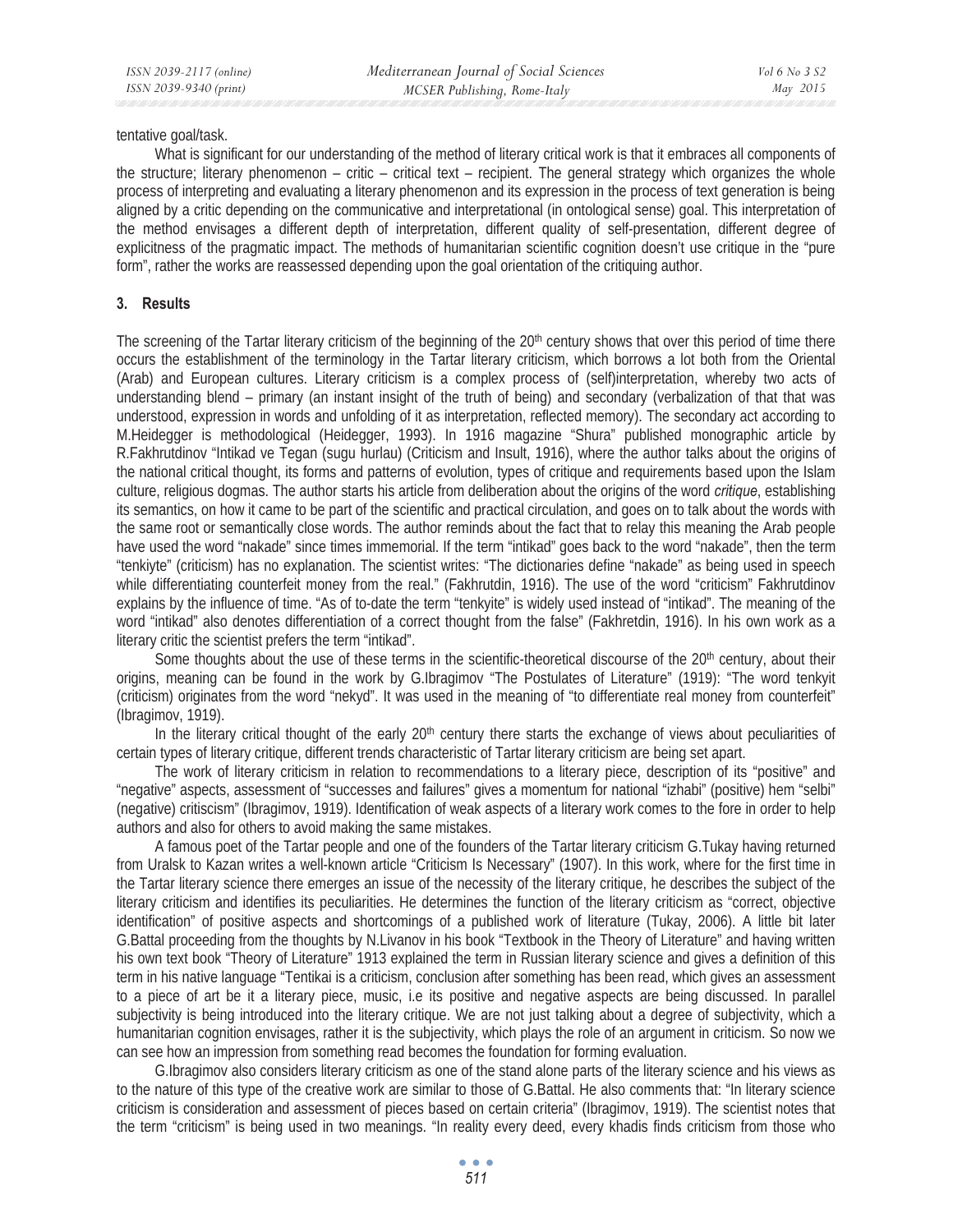study this issue", the author comments wide usage of this term. Also he introduces new meaning into the term criticism, which is used up to this day: "In a narrow sense criticism is being understood as an opinion, evaluation of books, that came into existence in the modern literary scene" (Ibragimov, 1919). Literary scholar T.Gilazov has highly appreciated the role of G.Ibragimov in the formation of the Tartar literary criticism and thinks that "G.Ibragimov is one of the founders of the Tartar literary critique…well-respected and influential, known in the literary circles for his intelligence and depth of theoretical knowledge" (Gilazov, 2009).

The ideological-esthetical views of the Oriental culture play a certain role in the resolution of the theoretical issues of literary criticism. And in justifying a worthy role of the literary critical thought in the literary-cultural life, setting out the goals and tasks for the literary criticism of magazine "Shura", the above-mentioned R.Fakhrutdinov writes the article "Laudable Review or Critique", where he gives the following definition of criticism: "Upon careful reading of a book or a brochure, personally, with the serious view and setting aside friendships or otherwise with the author, having looked through the book after lengthy and careful consideration, we are called to give relevant evaluation as far as the triumphs and flaws of the author" (Fakhretdin, 1916). As far as previous authors are concerned here the requirements to those who perform critique include also attention, objectiveness and integrity.

Thus the periodicals of 1907-1910 on the whole resolve the questions of the role of literary criticism and the subject of its investigation. This time can be called as the period of emergence of Tartar literary criticism as a science. So the Tartar national criticism uses the method which demonstrates some signs of humanitarian method of cognition and which also has some peculiarities not common for the scientific set of techniques. Such a conclusion makes it difficult to define the typology of the literary criticism, which should not duplicate special literary methods and which must be looking for new classification criteria.

#### **4. Discourse**

The Tartar literary criticism as a science has its own historiography. The book of the scientist-educator S.Mardzhann "The Well of Knowledge on Kazan and Bulgars" (1885) makes the first attempt to explain the nature of this type of literary art. Before attempting to analyse and assess the book by Khusameddin Muslimi "The History of Bulgaria" (18th century) the scientist gives his understanding of the term criticism: "Your humble servant having taken into consideration capabilities and time, takes on the task of exposing some erroneous ideas in some important issues, with the idea of warning, so that the reader having read the book would not acquire false opinions…" (Mardzhani, 1989).

At the same time in 1910<sup>th</sup> the issues of defining and specifying goals and tasks of this type of literary art, relations between the critics, readers and writers, professional fulfilment in this field are still very current. This qualitative change is to do with coming to the literary arena of academically learned critics such as G.Gaziz, G.Rakhim, G.Karam, N.Khalfin, H.Karimov and Dz.Validi, who have gone through a secular education. Critics and authors use traditional notions of the world and Turkic-Tartar literature and express their view as to the role of criticism in the development of fiction and contemplate upon the role of the critic. For example M.Ukmasi compares the role of the critic with the process of "separating gold from semi-precious minerals, which distort the true value of the gold" (Ukmasi, 1911). It must be said that the scientific-theoretical thought of the time place literary critique as a means of boosting esthetical level of the national literature to the levels of European literature. "Thanks to the literary criticism there have been so many literary works created in the European world. In Europe when a book comes out both scientific and artistic it is assessed by the admirers of literature, (they say) the way the garden is the way the pay is, work determines tribute" (Ibragimov, 1919). Thus at this stage of its development the critics analyse the works of national literature in the context of Russian and European literature, view the ways of reviving its content and increasing the value of ideas and art form of the literary text.

Nadzhip Garsyi in his article "Our Literature Needs Critics" (Newspaper "Il"/"country" 1913, 14 November), for example compares literature to a garden left without a gardener. "As much as in a garden the flowers would wilt without care, water, sun light and will be covered with the nettle, in literature the same without critique many talents would just waste away and their spot would be taken by mediocre people who would not enrich the art or the people" (Gasryi, 1913). It must be noted that criticism in the author's view is significant from the point of view of evolving the literary art, refining literary taste of the reader for the benefit of the people and the nation. He further refines his thoughts about literary criticism saying that "…it is the most important deed that propels further development of literature".

Further the critical thought goes on to contemplate upon the requirements to the criticism, the methods and techniques of criticism and types of criticism. We know that as different from the precise sciences, art including fiction is being perceived through emotions. As is being subtly noted by critic G.Sagdi that even the character of the reader, his mood plays a certain role in understanding and perciving a piece: "At the same time inadequate perception of beauty or flaws of a poem depends upon the mood (of a reader). Because (the mood) of the reader is not always the same.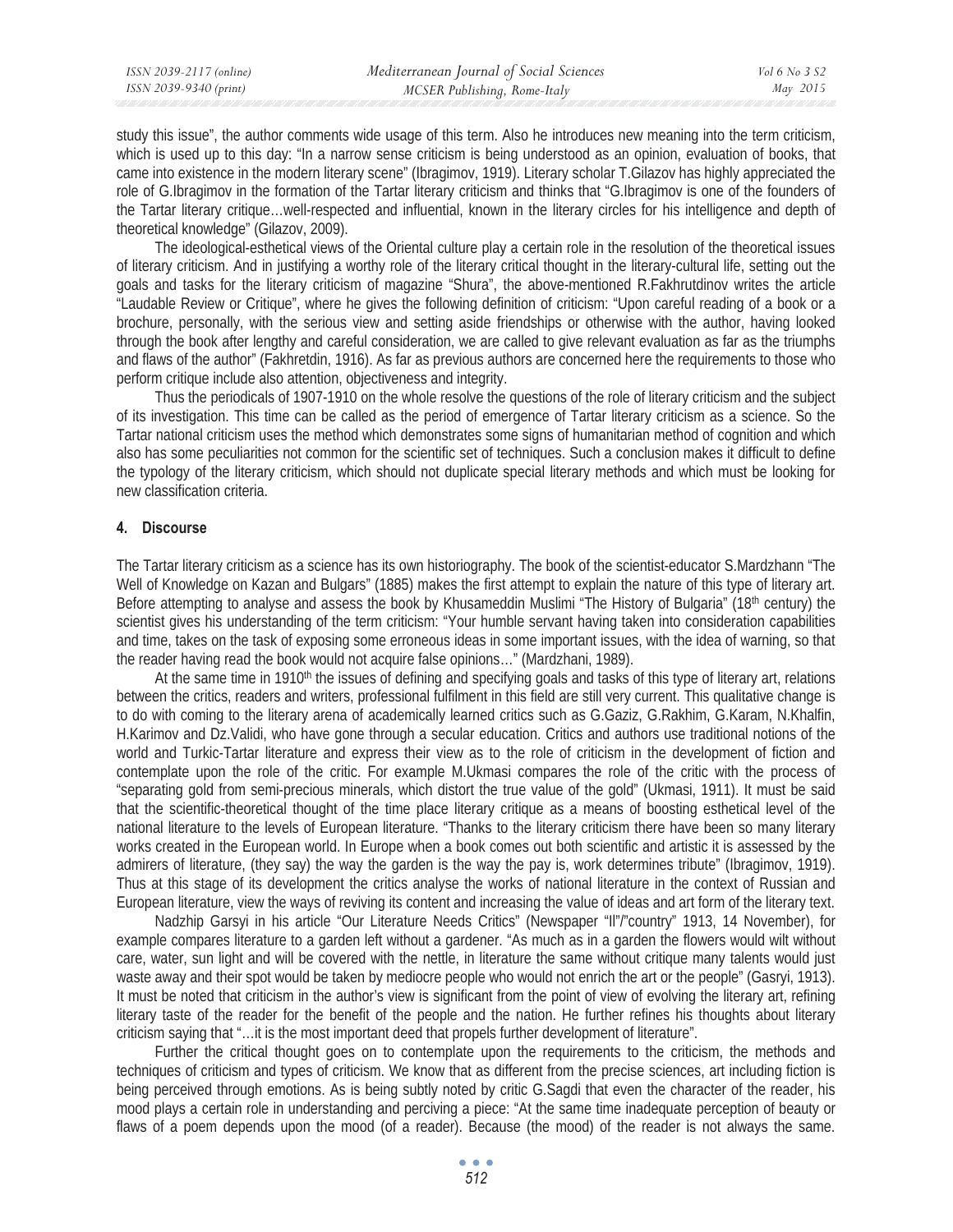| ISSN 2039-2117 (online) | Mediterranean Journal of Social Sciences | Vol 6 No 3 S2 |
|-------------------------|------------------------------------------|---------------|
| ISSN 2039-9340 (print)  | MCSER Publishing, Rome-Italy             | May 2015      |

Therefore a poem that today influenced over us positively and was perceived by us as beautiful, tomorrow might not have the same effect and might not be perceived positively. And we (our soul) would remain in relation to this poem completely apathetic. Even though the poem is the same" (Sagdi, 1912). And so to understand and assess a piece there is a lot of room left for a subjective perception. In this relation and along with the question of whether the literary criticism is necessary for active, positive development of literature, there is also a question of requirements to the critics. Similarly G.Tukay in the above-mentioned article "Criticism is Necessary" proves the necessity of literary criticism and writes about requirements to a critic such as objectivity, integrity, responsibility; also he stresses that a critic must be an experienced, high spirited and creative person (2006).

As was mentioned before critical articles written in 1910<sup>th</sup> are characterized by a broad range of issues at hand as well as high degree of requirements to the personality of a critic. The article "Methods of Criticism" by Dz.Nasip ("Zvezda") of  $15<sup>th</sup>$  of January 1911 permeates with the idea that literary criticism should serve homeland and the nation as a whole. Careful familiarization with the book to be discussed, its consideration from many points of view are in his view the main conditions of criticism. The author also points out the following and nonetheless important factors which should be taken into account while analysing a piece and clarifies his thoughts: "1) a literary work should portrait the theme of the homeland and the nation and protect their interests; 2) to evaluate success of a writer in presenting an idea, compositional structure of a piece; 3) to draw attention to the style of the author, to the language of a literary work" (1911).

The article by M.Ukmasi "Intikad" ("Criticism") is also written in the same vein. Both of these pieces primarily devoted to one issue – understanding the requirements to the criticism, are similar in their core to the role of the literary criticism. Whereby M.Ukmasi adds to the list the fact that the criticism must identify sophistication, poetical value of the language of an author while creating national pieces. Here he raises the issue of rearing a crop of literary critics. The author refers to the worthy critics as "diamonds" and acknowledges the fact that at present those were very few.

We know that from 1910<sup>th</sup> in medrese schools Tartar literature is being taught as a subject. And there came out text books, where alongside the theory, history of the literature, some chapters were devoted to the literary criticism. In this connection G.Sagdi writes: "in Tartar medrese schools there started a movement of introducing Tartar literature into the school curriculum as a very important and necessary science. With the onset of teaching Tartar literature at schools and perhaps as a consequence of it criticism came to the fore of looking at literature and creative work of writer and poets. And the acceptance of criticism and its important role in social-literary life was acknowledged by all." (Sagdi, 1927). In order to bring the requirements to the criticism into a system G.Sagdi wrote in his book "Methods of Literature" about 8 requirements to the critique; impartiality, ability to think adequately, to be well-rounded as far as social sciences, history of the nation and its culture; careful familiarization with the theme and content of the literary work; to understand final goal of the literary criticism, be cool-headed, spiritually strong and emotionally balanced; not to be bound by burdens of copying; and to have a sound understanding of education and up-bringing (in school) in assessment of a text book. (Sagdi, 1927).

In the introduction of the above-mentioned article of R.Fakhrutdin "Criticism is Necessary" the author also gives deep understanding of criticism in the light of Islam. Therefore while defining the requirements to criticism he bases his discourse upon the human nature of Sharia law and its moral values. He established the causes which brought about one of the types of criticism "tagan", i.e. insults, accusations and humiliations. R.Fakhrutdin also explains the nature of the conditions of criticism. The scientist writes about eight conditions which must come to the centre of the criticism: 1) positive spirit in achieving a goal (in his opinion the deeds tuned on to positive outcomes are evaluated as good deeds in the Sharia law and they deserve gratitude and the initial impulse to insult a person while pointing out his drawbacks, to humiliate him in front of others, are in Sharia law an ill deed; 2) to understand the level (of ideas and of esthetical thought) of the work at hand, to be familiar with the issues; 3) to explain in the nutshell the drive of the article or piece of literature; 4) knowledge of the critic (in the area) should not be less than that of the author's (of the analysed) piece, article; 5) (critic) should not be against the freedom of thought; 6) he should proceed from his knowledge (intelligence) and (laws) of Sharia laws, spirituality and faith; have adequate perceptions (about the world); 7) (ideas of the critic) must be justified; 8) a critic should not conceal his name and be open (to the reader) (Fakhrutdinov, 1908). Thus what is significant here is that R.Fakhrutdinov proceeds from human norms and moral values as well as from the fundamental ideas of Islam culture, Koran.

The second school in defining the requirements to criticism finds its reflection in the work of G.Ibragimov, G.Battal. The cause for a different, new approach in explaining the subject of the criticism, its requirements, etc., scientifictheoretical thought can be first of all their different perception of the world, secondly by the influence of European-Russian literary science and its achievements. Both scientists perceive criticism as one of the branches of the literary art, which requires logical proof to deliver a message. Furthermore they base their school of thought upon the following definition of G.Battal in his book "Theory of Literature" (1913), using the term of Russian literary science, requirements which should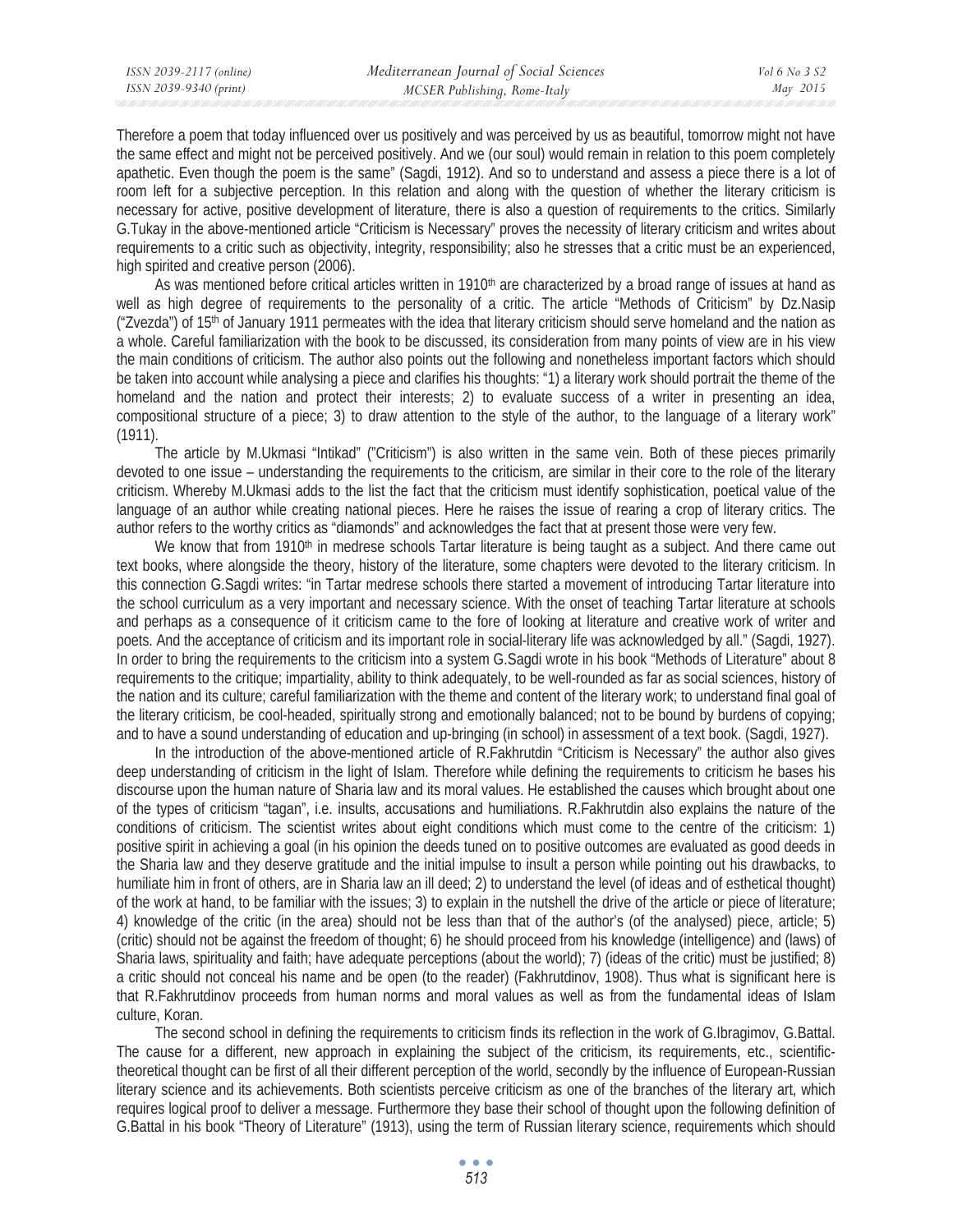| ISSN 2039-2117 (online) | Mediterranean Journal of Social Sciences | Vol 6 No 3 S2 |
|-------------------------|------------------------------------------|---------------|
| ISSN 2039-9340 (print)  | MCSER Publishing, Rome-Italy             | May 2015      |
|                         |                                          |               |

be used in assessment of a literary piece and refers to it as a "criterium": Criterium is the criteria and rules, used while critiquing literary work and pieces of art" (Battal, 1913). The scientist stresses that literary criticism is indeed scientific and looks at it alongside "scientific and philosophical books", therefore the requirements to the logical and analytical thinking come hand in hand with the rest of the requirement of the literary criticism.

In his work pertaining to the theory of criticism he talks about the peculiarities in the nature of the critiquing text and its place is being seen between the literary and scientific texts. And as different from a literary text there is no ambiguity and when compared to the scientific text it lacks scientific precision.

G.Battal identifies the following criteria to the literary criticism; the criticism must comply with the theoretical postulates and rules; a literary work should be assessed based upon the requirements of the modern science and theory of arts; the attention must be given to how main and subordinate ideas of a book intertwine; full delivery of the idea of a piece; evaluation of consistency of an idea and composition of parts of a piece according to its main idea; analysis of the style of the literary piece according to the relevant theory and rules (Battal, 1913).

G.Ibragimov published his pursuits in the area of literary criticism in a separate chapter of his work "Laws of Literature" (1919). He aspired to create a scientific foundation for the criticism and calls for "rules and laws" instead of "conditions of literary criticism" or "requirements to criticism". When speaking about the assessment of a literary piece he introduces term "mizan" (criterion) into the scientific definition; "while assessing a literary piece or analysing and evaluating all literary pieces by one author the rules and ideas used by a critic to find positive and negative sides are referred to as mizan or criteria of the criticism or "criteria" Ibragimov, 1919). The discovery of "the inner nature of the piece at hand", understanding the main idea with the help of the language, style, content, relation to real life – G.Ibragimov defines as the aspects which must have evaluation through definite mizan-criteria. Saying that the analysis must be objective, the writer compares criticism with the double edge sword; "Criticism must be like a double edge sword. If one edge of it is excavating for diamond in the narration the other edge is clearing the windfall (literally – from rubbish)" (Ibragimov, 1919).

In 1910 G.Gubaydullin who, back then started to write theoretical critical insightful articles, publishes a polemic article "In Young Literature" – "Young Hearts". This article is devoted to the namesake by G.Ibragimov and notes that this type of literary art leaves a lot of room to subjectivity and personal opinion and he ventures a term "subjective criticism" (Zakirzyanov, 2011).

R.Fakhrutdinov was taking into account what were the conditions when a literary work received critique, its spirit, views of the critic, and he singles out two types of criticism; truthful and authentic and Tegan – insulting, humiliating. And proceeding from the European theory of literary criticism, he contemplates upon the nature of the "truthful" literary criticism. He stresses that it requires "cool intellect, depth of knowledge and integrity, sophistication, upbringing and culture." As it is seen from the author's definition of "truthful (authentic) criticism" he doesn't proceed from the scientific ground laws of evaluation and analysis of a literary piece, rather he grounds it into the common values of humanity and moral values. It is clear that he considers "truthful" criticism the criticism which is true from the point of view of virtue, true in the light of Sheria laws and which in its nature opposite to tagan (random insults as criticism). R.Fakhrutdinov winds up his article again with the definition of the nature of "tagan", which takes place when the fundamental requirement to the criticism is being breached, namely objectivity and impartiality. Tagan doesn't promote literature. Also F.Fakhrutdinov stresses that this term is ubiquitous as a term in Europe and not just in Islam countries. The scientist points out to the main causes of "tagan" which is in nature subjective, partial and hostile; lack of education and in-sight; casting an opinion towards a person you are initially hostile towards; self-centeredness and greed.

#### **5. Conclusion**

The Tartar literary scientists defined the subject of the literary criticism under the influence of two cultures and tow ideologies. And while G.Ibragimov, F.Amirkhan, G.Tukai, G.Battal, M.Ukmasi show the influence of the Russian literary science, which emerged under the influence of Latin and Ancient Greek civilizations, R.Fakhrutdin, G.Sagdi work on the basis of the Oriental theoretical-literary thought, which has had a huge impact over the Turkic-Tartar world over the centuries and formed general esthetical and moral values. Even though Tartar scientists do attempt to develop terminology for the national literary science including literary criticism, however they were unable to resolve this issue without resorting to the achievements of the Eastern and Western cultures.

Literary criticism which really grew out of "infancy" when F.Amirkhan, G.Tukay and G.Iskhaki created their works, starts to evaluate a literary piece from the point of view of ideological-esthetical norms as well as from the point of view of artistic merits. The critical thought of that period takes on the function of the theory of literature, which just made its first steps, i.e. the function of critical assessment of the new tartar literature and the direction of its further development. "It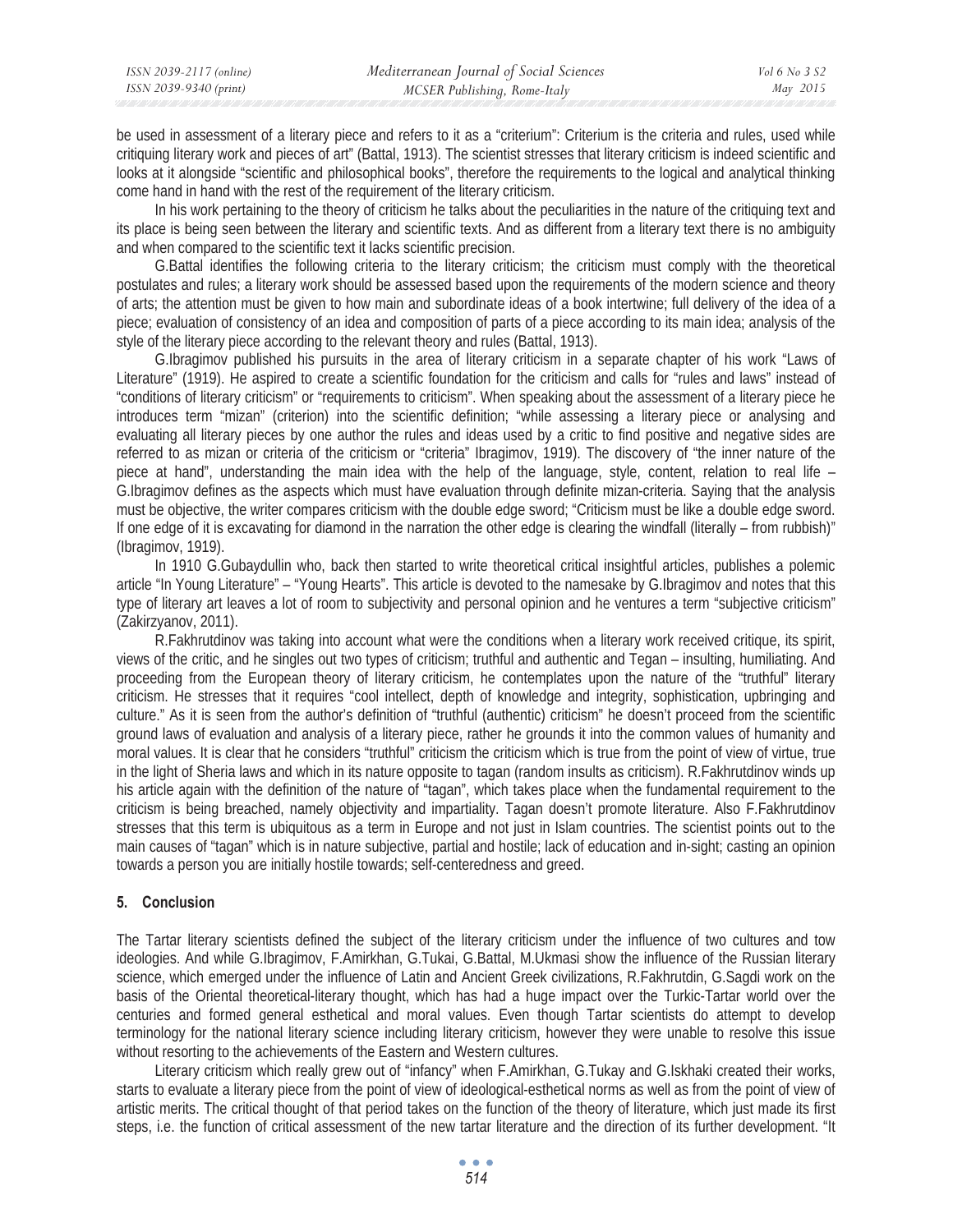performs a direct function valuable for forming the theory of literature – it links the theoretical thought with the national literary movement and with separate literary works. It performs the function only literary criticism can perform" (Zakirzyanov, 2011, p.44).

It is impossible to define the system of consistent methods of influencing over the recipient which Tartar critics of the beginning of the  $20<sup>th</sup>$  century use. In the pragmatically oriented articles published in the early  $20<sup>th</sup>$  century there would be an accord with the opponent of the whole however divergence of views in details of principle importance; reference to an authority; reference to the religious, esthetical, national values as a way of getting negative feed-back from the recipient; finalizing the views of the opponent to the logical resolution; emphasizing simplicity of one's own conclusions and hence their obvious nature; breaking down the concept of the opponent into a pattern. The analytical component of such texts serves to realize pragmatic goal.

The literary criticism of this period goes back to an author's views towards the requirements of the time; the connection of a literary piece with the modern reality, national life and reflection of true picture of life is perceived by the critics as one of the main laws.

The work of the founders of the Tartar realist school of critic such as F.Amirkhan, G.Iskhaki, G.Kamal, et al. form also the main principles, means and ways of the literary criticism. They also raise the questions of national ethos and national fiction literature. The possibility of reflection real life is most complete and true through live and life-like personages, authentic character types becomes the focal point of the critical thought of that period. Proceeding from the national pictures, phenomena that found expression in the literary works of art, the critics talk about general and individual literary images, about social types.

During this period the Tartar literary criticism is based upon the views of the cuturological-historical school that was founded in the European-Russian literary science and which promotes development of the realistic school of literary criticism. However the term "realistic criticism" is not part of the scientific circulation and only a little bit later in 1920 G.Sagdi noted when he analysed the work of F.Amirkhan: "that F.Amirkhan has always been a realistic critic of the Tartar bourgeois class from day one of his literary work. He possessed the "precision of an eagle" rather than a representative of one of the art form – the literary art" (Sagdi, 1927).

Creation of another school of critical thought alongside realistic was romantic criticism and this became one other achievement of the Tartar literary thought of the 1910<sup>th</sup>. Esthetical (romantic) criticism and pursuits of scientists in this direction was formed under the influence of the psychological Russian-European literary science. Some of its concepts find their expression in the literary works of G.Iskhaki, Dz.Validi, N.Dumavi. And the concept of romantic criticism finds it theoretical expression in the article of G.Ibragimov "A Couple of Words In Relation to Publication of the Album" (1915). T.Gilazov writes about the role of G.Ibragimov in developing the new paradigm in the Tartar literary science namely of romantic criticism (Gilazov, 2013).

The process of emerging genres evolves alongside two cultures as well. In the middle ages the Turkic-Tartar scientific critical thought having formed under the influence of the classic Arab and Persian cultures makes an attempt to form its own genres. At his time there used to be a tradition of giving an opinion of the works of contemporary authors within a framework of one's own poetic literary piece. There used to be very common such phenomena as "sherekh" (clarifications), "khashnya" (writing on the book margins) as well as "tegziya" (obituary), which survived to this day. All of those go back to the cultural and historical layers of our predecessors. The last quarter of the  $19<sup>th</sup>$  century saw the appearance of such genre of criticism in the Tartar literary critical thought as related to the Russian-European culture as article and review. In particular K.Nasyri publishes his first reviews, articles, news in the newspaper "Translator", which was published by I.Gasprinskiy in Bakkhchisarai.

The early 20<sup>th</sup> century also saw active development of the genres of literary criticism. The issue of genres in the scientific literary thought was already discussed as a theoretical issue. And the works of such authors as F.Amirkhan, G.Tukay, G.Ibragimov, Dz.Validi, N.Khalfin write in different genres of the review; mono-review, overview review, short review, abstract, review article, etc.

G.Ibragimov in his book "The Rules of Criticism" writes an article and lists retraction as a genre of the literary criticism. He goes on to define a review: "Articles that are published in the periodicles and which give a brief description of an opinion about a literary piece, concert, play, without going into much proof are referred to as a review" (Gilazov, 2013). A genre Reddiya in his view gives "answers as far as "negative" criticism of the publisher (author of a piece) or somebody else". Furthermore he mentions that in Russian literary science this genre is being referred to as "anti-criticism". And in 1910<sup>th</sup> the genre of the article becomes more prominent due to the development of the analytical thought in the Tartar literary criticism.

In the beginning of 20<sup>th</sup> century the following terms, that were borrowed from the Eastern world, were widely used "tekriz" (review), merasele (letter), mekhabere (news). However these names of the genres did not pass the test of time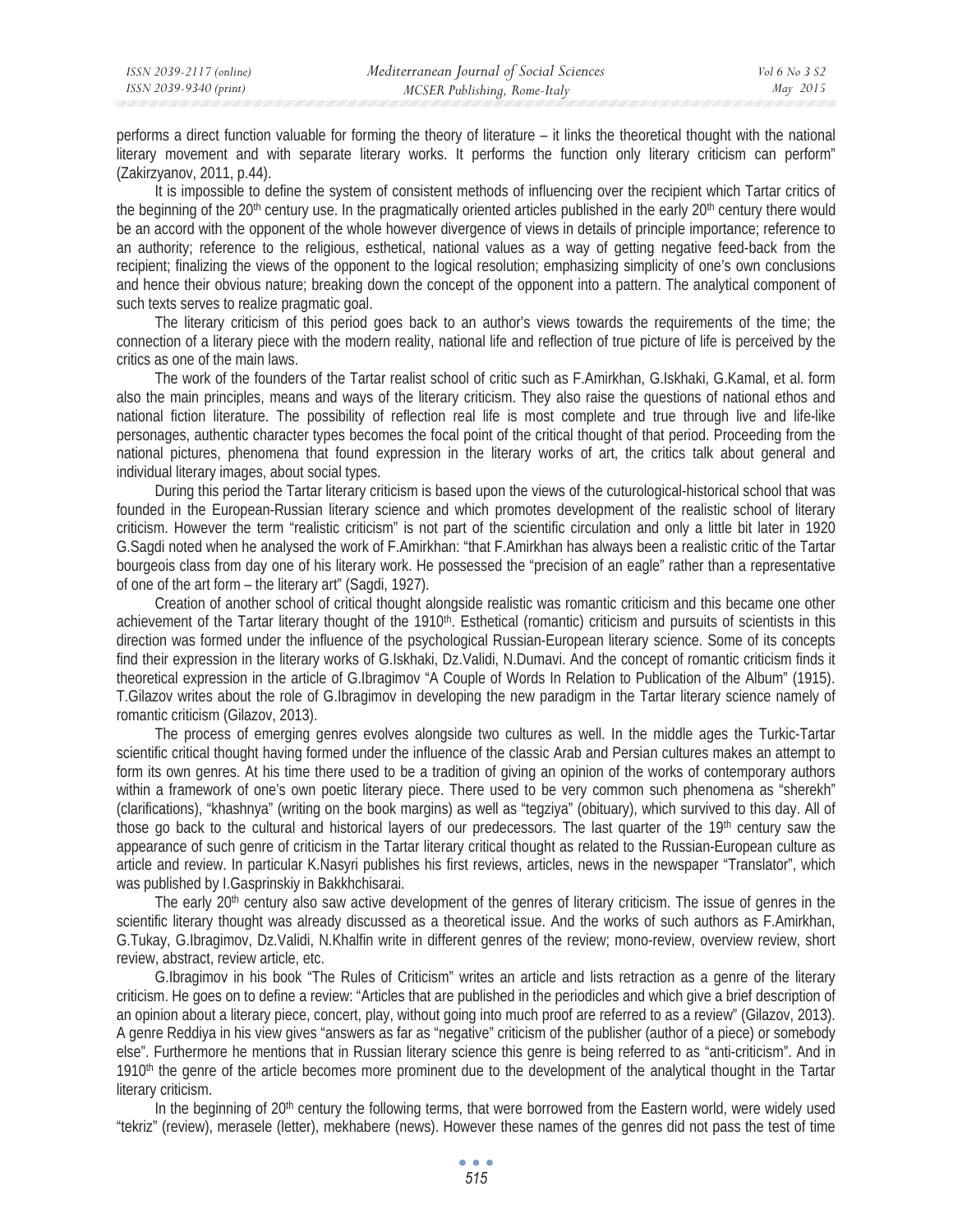and are not part of the scientific language any longer.

In the early 20<sup>th</sup> century the Tartar literary criticism lives through a time of evolution linked to the shift in the gnoseological points of reference and accordingly the methods. It is very evident in the critical texts which could by united by a common subject "social consciousness and its research in the art form". As far as the results of the research show the variety of the genres of criticism can be traced back to the work of F.Amirkha, G.Tukay, G.Ibragimov, Dz.Validi. And in 1910<sup>th</sup> and having been influenced by the Eastern classics, Russian and European literary cultural environment there emerges a whole system of literary criticism genres: various forms of reviews and articles such as mono-review, reviewarticle, flagship articles, topical articles such as satire, literary portrait, annual review, letter, literary-critical dialogue, obituary, news etc.

And it is not just the moral and intellectual views that become of value, but also intellectual-psychological. It is noteworthy that the Tartar literary criticism doesn't just cover some parts of the society, rather it writes about the overall state of the consciousness and self-consciousness. In our view this is to do with the peculiarities of the "communal" consciousness of the Turkish people. The analytical strategy is being geared towards the search and analysis of the "symptoms" Perhaps, it is directly related to the claim of the criticism to be leading and guiding a reader as someone possessing the knowledge to do so. Now it identifies rather with the analytic of an encyclopaedic level.

So in the beginning of the 20<sup>th</sup> century the Tartar literary criticism having experienced the influence of the Arabic, Persian, Russian and European cultures is being formed as a finite esthetical system. The discourse about the various literary critical concepts forms its own direction for development; investigates the trends of development and patterns of Tartar literature and sets out its further development.

The observation over the general dynamics of the literary-critical method/strategy, its analytical component allows to come to general conclusions as far as communicative and epistemological situations and peculiarities of functioning of criticism. Over the 20th century the circumstances of communication were changing accentuating the loss of an important component of the communication (real reader) (Ealeton, 2002; Culler, 2002; Bloom, 2002; Mattew, & Bukharaev, 2000). Abrupt deformation of the communicative chain leads to a crisis and perplexity of the critic. By inertia does Tartar literary criticism continue to appeal to the mass consciousness; exposes myths, restores ideas about the esthetical and humanistic nor and simultaneously uses maximum of pragmatically oriented methods (pragmatic component in the method of this time is dominant) and it also actively re-builds its dialogue with the recipient (Matthew, & Bukharaev, 2000). Furthermore the Tartar criticism adopts to the new communicative environment, resolves the issues of selfidentification and gradually the Tartar criticism re-orients from the mass reader on to a small circle of recipients (professionals in their majority). However it is the Tartar literary criticism that builds the foundation for further development of the Tartar literature and Tartar theoretical thought; these branches of the literary theory undergo quantitative and qualitative change having been conceived in the bosom of the literary criticism.

#### **6. Acknowledgments**

This work was funded by this subsidy allocated to Kazan Federal University for the state assignment in the sphere of the scientific activities.

#### **References**

- Altan, M. (2003, December 2003). Cemil Kermencikli and the Crimean Tatar National Identity. *International Committee for Crimea*. Retrieved October 22, 2014, from http://www.iccrimea.org/literature/kermencikli.html.
- Auden, W. (2014). *Literary Criticism*. Retrieved December 3, 2014, from http://www.enotes.com/topics/w-h-auden-61078/criticalessays/auden-w-h.
- Barthes, R. (2007, April 22). *Criticism and truth. Continuum*. London: Bloomsbury Academic. Retrieved December 3, 2014, from http://ru.calameo.com/read/002705171060179114e50.
- Battal, G. (1913). *Nazariyate adabiya.* Kazan: Omet.
- Culler, J. (2002). *Barthes: A Very Short Introduction.* Oxford University Press.
- Culler, J. (1983). *On Deconstruction: Theory and Criticism after Structuralism*. Cornell University Press.
- Gasriy, N. (1913, November 14). *Adabiyatybyz monakykiydka mohtaj*. Il.
- Gilazov, T. (2009). Literary Reputation of Tukay in the Esthetical Concept of G.Ibragimov. *News of the Volgograd State Teacher Training University, 10*(44), 172-174.
- Gilazov, T. (2013). The Literary Reputation of G.Tukay in the Scientific-Critical Thought of the First Quarter of the 20<sup>th</sup> Century. *Philolgy and Culture, 3*(330), 181-185;
- Gyilazhev, T. (2008). *Retsenziyalardan tagzinadarga: ɏɏ yoz bashi tatarɪ adabi tankiyte.* Kazan: Tatar. kit. nashr.